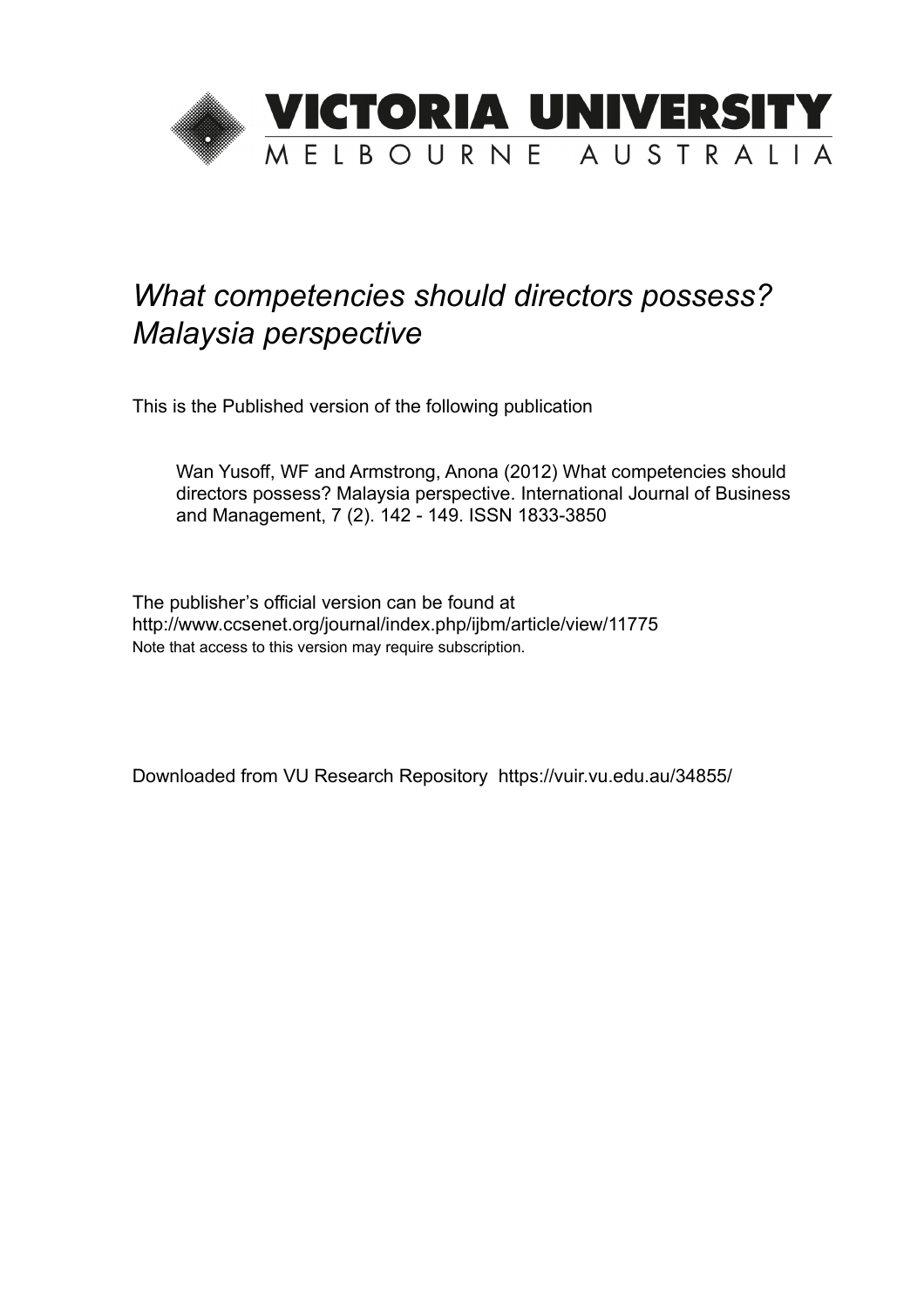# What Competencies Should Directors Possess? Malaysia Perspective

Wan Fauziah Wan Yusoff

Faculty of Technology Management and Business, Universiti Tun Hussein Onn Malaysia

86400 Parit Raja, Batu Pahat, Johor, Malaysia

Tel: 60-7-453-3922 E-mail: fauziahy@uthm.edu.my

Anona Amrstrong Victoria Law School, Faculty of Business and Law, Victoria University Melbourne, Australia Tel: 61-3-9919-6155 E-mail: anona@vu.edu.au

| Received: August 5, 2011  | Accepted: October 10, 2011                   | Published: January 16, 2012 |
|---------------------------|----------------------------------------------|-----------------------------|
| doi:10.5539/ijbm.v7n2p142 | URL: http://dx.doi.org/10.5539/ijbm.v7n2p142 |                             |

# **Abstract**

Directors' competencies are seeing to be of importance to corporate governance. As this issue has not yet being studied extensively in Malaysia, this study determines the key competencies of Malaysian company's directors using qualitative approach involving two stages of Delphi Technique. In the first stage all information pertaining to directors' competences in the literature had been reviewed. In the second stage, the key competencies identified in stage one were the criteria for developing a semi structured questionnaire. Participants were asked to rank the competencies in term of their importance for directors' performance. Based on personel interviews with 41 participants eight types of competencies were found to be essential for Malaysian companies' directors. Financial competencies received the highest responses, followed by corporate planning, business forecasting, legal, risk management, marketing, human resource and international business. This paper provides important evidence to support the conclusions drawn from the study about the importance of relevant directors' competencies for board and corporate effectiveness.

**Keywords:** Competencies, Company directors, Board effectiveness, Corporate governance

#### **1. Introduction**

Over the last two decades business environment has progressively seen the emergence of the knowledge-based fast-changing, technology intensive company in which investments in human resource, information technology and research and development have become essential in order to strengthen the firm's competitive position and ensure its future viability. As a consequences companies' directors'jobs today are becoming more challenging. They are called on to choose strategic and tactical initiatives to address emerging opportunities and challenges under circumstances in which the ultimate outcomes of decisions are largely unpredictable. A director's position is more difficult because they have to deal with a wider variety of issues, there will be less time to study the issues, decisions must be made more quickly, and they need to make company's decisions that involve a greater degree of uncertainty and risk. To face these new challenges, directors need to quickly acquire relevant competencies to perform their roles effectively. But what competencies does a director need to possess and which competencies are the most critical?

In Malaysia, until now none of rules or guidelines of corporate governance specify competencies of company's directors. The Malaysian Companies Act (1965) for example stated age requirement for company's directors (Section 122(2)<sup>1</sup>. While, the Malaysian Code of Corporate Governance (MCCG) recommended that Malaysian listed companies should have well-balanced and effective boards of directors that are both credible and independent. The code did not specify competencies of directors (e.g. experience, qualifications and experience).

In 2002, the Kuala Lumpur Stock Exchange (KLSE) Listing Requirement required all listed companies in Malaysia to appoint at least one member of the audit committee from a qualified accountant or a person deemed to possess accounting expertise (see Para 15.10 of the KLSE Listing Requirement (Bursa Malaysia, 2002)<sup>2</sup>. However, the main focus of the requirement is to ensure the effectiveness of audit function. Likewise, the Green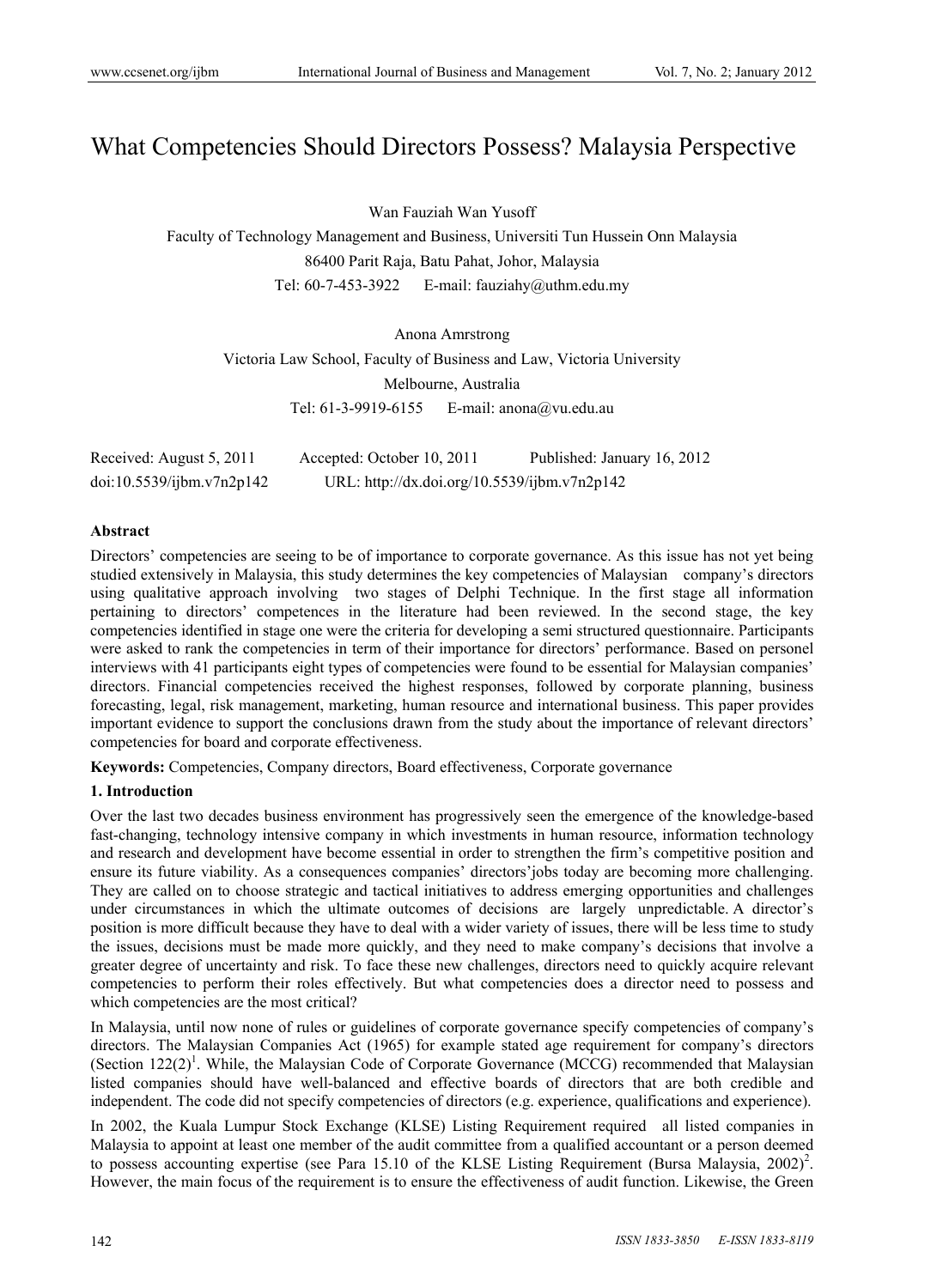book that was developed to provide guidance for the development of effective board of directors of Government Link Companies (GLCs) is focused on the effectiveness of board of directors as a whole. It is clear that individual directors' competencies were not yet a main concern in Malaysian corporate governance development. The questions that need to be answered were: (1) what constitutes tributes of a person (in terms of competencies) to become effective Malaysian company's director? and (2) which competency is the most crucial for the effectiveness of Malaysian corporate governance and firm performance?

This paper provides findings from qualitative study on the key competencies that are essential for Malaysian companies' directors. The remainder of this paper is organized as follows. The next section discusses relevant literature on issues pertaining to directors' competencies. The third section explains the research methodology followed by a results and discussion in section four. This paper ends with conclusion and recommendation of the research.

#### **2. Literature review**

#### *2.1 Definition and classification of competencies*

The term 'competence' originates from the Latin verb 'competere' which means 'to be suitable' (Nordhaung, 1993). Psychologists define "competency" as an underlying motive, trait or skill that leads to superior job performance. It is "underlying" in the sense that it is a motivator of behaviour, and people who have the competency may not even be aware that it is why they are effective on the job (Werner, 1994; Boyatzis, 2008). Generally, according to Boyatzis (2008) competencies can be defined as a person's capabilities or abilities to perform specified tasks. Specifically he divided competencies into three clusters that distinguished outstanding performance: expertise and experience; knowledge and basic cognitive competencies (skills) such as analytical thinking skills. Competencies, also described as characteristics of a person, which result in efficient work performance include certain personal traits, behaviors, skills, values, and knowledge which result in venture birth, survival and/or growth" (Garrat, 2005; Jokinen, 2005; Boyatzis, 2008). The definitions imply that although various definitions of competencies are found in the literature, generally competencies focus on what is expected of a person in the workplace and his or her ability to transfer and apply knowledge and skills to their work. For the purpose of this study competencies are defined as general, functional and specific knowledge, skills, and educational qualification that are necessary to enable directors to perform their roles effectively.

#### *2.2 The main outcomes of previous research*

The literature of corporate governance lays great store on board procedures, emphasizing the importance of directors' competencies. Research published over the last 30 years or so shows us that directors appear to require various clusters of competencies. For example, an earlier study by Hambrick and Manson (1984) revealed two types of essential competencies for top management team (TMT) including a company's directors are functional knowledge and firm-specific knowledge. Functional knowledge refer to knowledge in finance, accounting, legal, marketing and economics (Hambrick & Manson, 1984; Forbes & Milliken, 1999; Carmeli, 2006), and firm-specific knowledge relates to detail information about the firm and its operation (Hambrick  $\&$ Manson, 1984).

The awareness of the importance of directors' competencies in the world has been significantly increasing. The beginning of the study of competences started in the United Kingdom (UK) upon the establishment of Cadbury Report in 1992. Following this, in 1996 the UK government commissioned a research project conducted by a team from Henley Management College under the direction of the Institute of Directors (IOD) to recommend the necessary competencies of UK directors. Based on their survey ten competencies that were rated relevant for UK directors included: integrity, listening skills, motivation of others, persuasiveness, motivation, resilience, decisiveness, determination, sensitivity and energy (Dulewicz & Gay, 1997). The results were then used by IOD in developing a set of standards for good director level practices. Since then, various individuals or institutional have explored the importance of competencies for company's directors. In the United Stated of America (US) financial expertise has been found to be positively associated with company performance. For instance, three different studies revealing similar results found that directors' who had reasonable financial backgrounds are more effective in providing internal control system mechanisms to control firm performance (Conger & Ready, 2004; Kor & Sundaramuthy, 2008; Ingley & Walt, 2008). Particularly, a CEO who had a comprehensive understanding of financial statements was found to be able to monitor company accounting methods and internal control system effectively (Conger & Ready, 2004).

In addition to financial competencies, Jeanjean and Stolowy (2008) contended that directors also needed other types business knowledge including legal knowledge, business strategy, technology, society, government policy, and firm operation. According to Andarajah (2001) and Sulaiman (2001) directors who have reasonable legal knowledge are more accountable to their jobs and they can prevent any breach of such law within the company.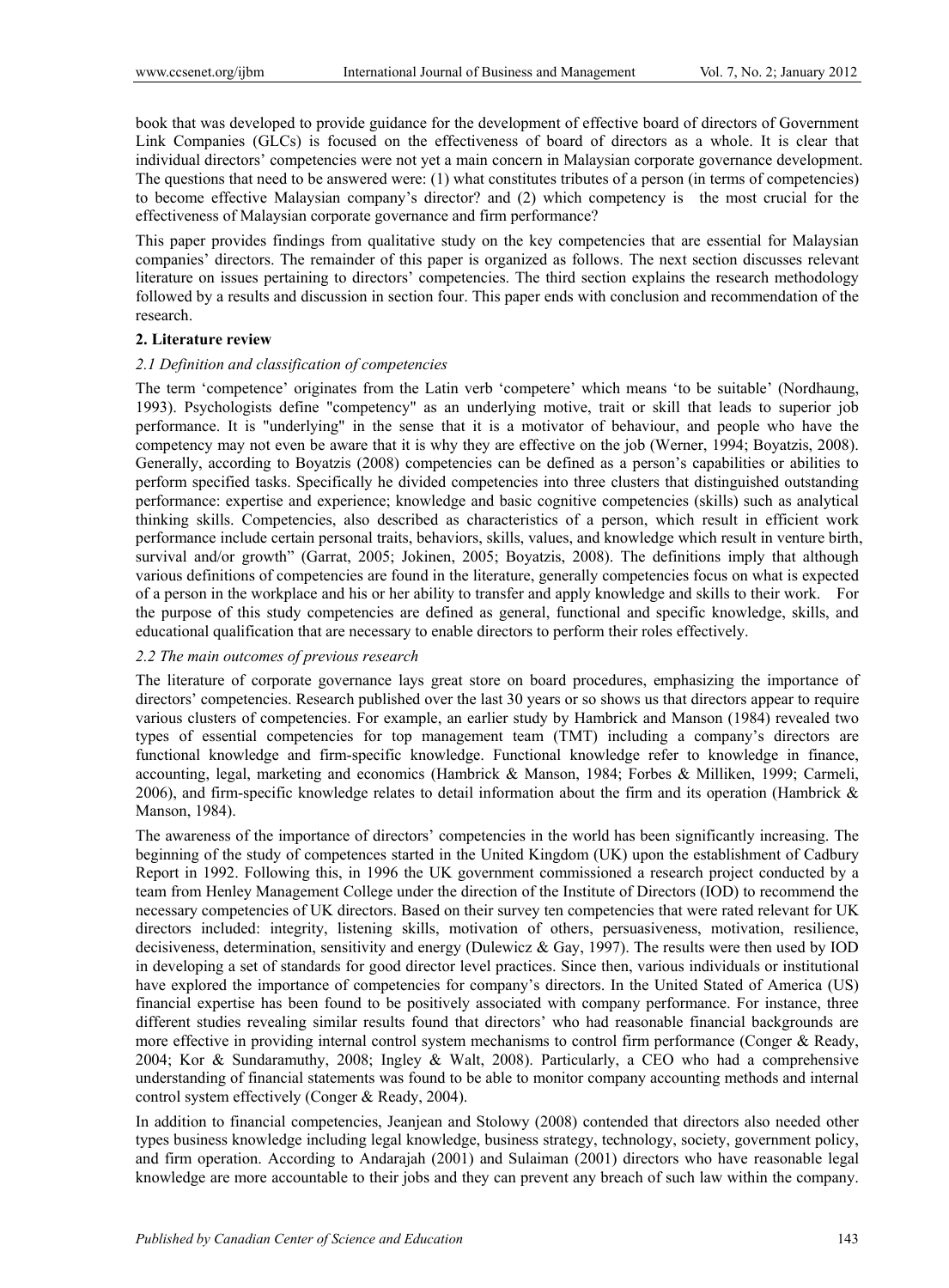For instance, Caligiuri and Di Santo (2001) have approached the desired competencies from a company perspective including ability to transact business in another country, ability to change leadership style based on the situation, knowledge of the company's worldwide business structure, knowledge of professional contacts worldwide, knowledge of international business issues, openness, flexibility, and ethnocentrism. Carter and Lorsch (2004) review of earlier literature and concluded that boards of directors who possess various business competencies have more knowledge and understanding on current business environment and therefore enable to protect the company by providing clear decision on 'market' opportunities.

Other studies found that directors who possesses relevant business knowledge and skills play more active roles in a boardroom particularly in providing relevant input into strategic decision-making and forecasting future business for their companies (Mangena & Pike, 2005; McDonagh, 2006; Daniel, Tanja, & Utz, 2007). Nevertheless, it was argued that certain critical areas such as strategy formulation, change management, employee relations and organisation development were often overlooked (Conger & Lawler, 2001). These leave big gaps in boardroom expertise because many boards of directors define these issues as being beyond the board's domain. However, because of the complexity of most business, it is impossible for any director to possess all of the competencies to come before boards. Therefore, Conger and Lawler (2009) suggested directors should possess competencies that are relevant to company activities. Generally, selection of relevant competencies has generated much argument since the relevance of competencies is commonly seen to vary with the task and companies. Based on the above reviews it is postulated that directors' competencies identified in the literature are also important for Malaysian companies' directors.

#### **3. Methodology**

This study used a qualitative approach involving top 100 Malaysian companies' directors. To ensure the authenticity of their stances, respondents were selected using purpose sampling based on their positions, qualifications, affiliations, length of working experience and their expertise in the areas of corporate governance. The names and affiliations were identified from the internet. Two hundred and fifty (250) directors were approached by email or telephone, but only 41 agreed to participate. The participants were from four categories namely; chairman (24.4%), chief executive officer (29.3%), independent directors (26.8%) and representative of Malaysian corporate governance organizations (19.5%). Based on Marshall and Rossman (2006) they are considered as groups 'elite' because they are influential, prominent and well-informed, and have in-depth knowledge of the subject. Therefore, they can provide rich information for the study.

The data of this study were obtained and analysed through Delphi technique. Two stages of Delphi technique were performed in this study. First, a 'pre Delphi technique process' acting as preliminary data/evidence gathering in regards to directors' competencies. The second stage, 'during and post Delphi technique process' involved two rounds, including gathering information, developing and confirming themes and confirming factors. The procedural steps in conducting the Delphi technique is illustrated in Figure 1.

The data obtained from semi-structured interviews were recorded onto a pre-formatted form. The data were arranged manually according to the themes which were compared with the literature on directors' competencies. Then, the themes and indicators were calculated based on frequency counts. This helped to identify the most important competencies of Malaysian companies' directors.

#### **4. Results and discussions**

#### *4.1 Participants' Descriptions*

Table 1 shows the backgrounds of the participants in this study. Generally, participants of this study were aged between 39 and 76 years, with an average of 55.83 years. The independent directors' and chairman's ages were found to be slightly greater than those of the CEOs and the representatives of Malaysian corporate governance organisations. This implies that both the chairmen and the independent directors in this study are the senior individuals in the Malaysian corporate sector.

The majority of the participants were men and only two women; both representing Malaysian corporate governance organisations. A lower percentage of women participants in this study reflect the scarcity of female representation on the Malaysian PLCs' boards. In terms of experience in corporate management, the chairmen were found to be the most experienced group of participants in this study with an average of 17.8 years' services. The independent directors, CEOs and representatives of Malaysian corporate governance organisations also had substantial length of service in corporate management of between 9 and 11 years. These results imply that all participants in this study were experienced directors.

In relation to ethnic groups, the majority of participants in this study were Malay<sup>3</sup>. Only five were Chinese directors and four Indian. Two reasons were identified for the low number of Chinese and Indian participants in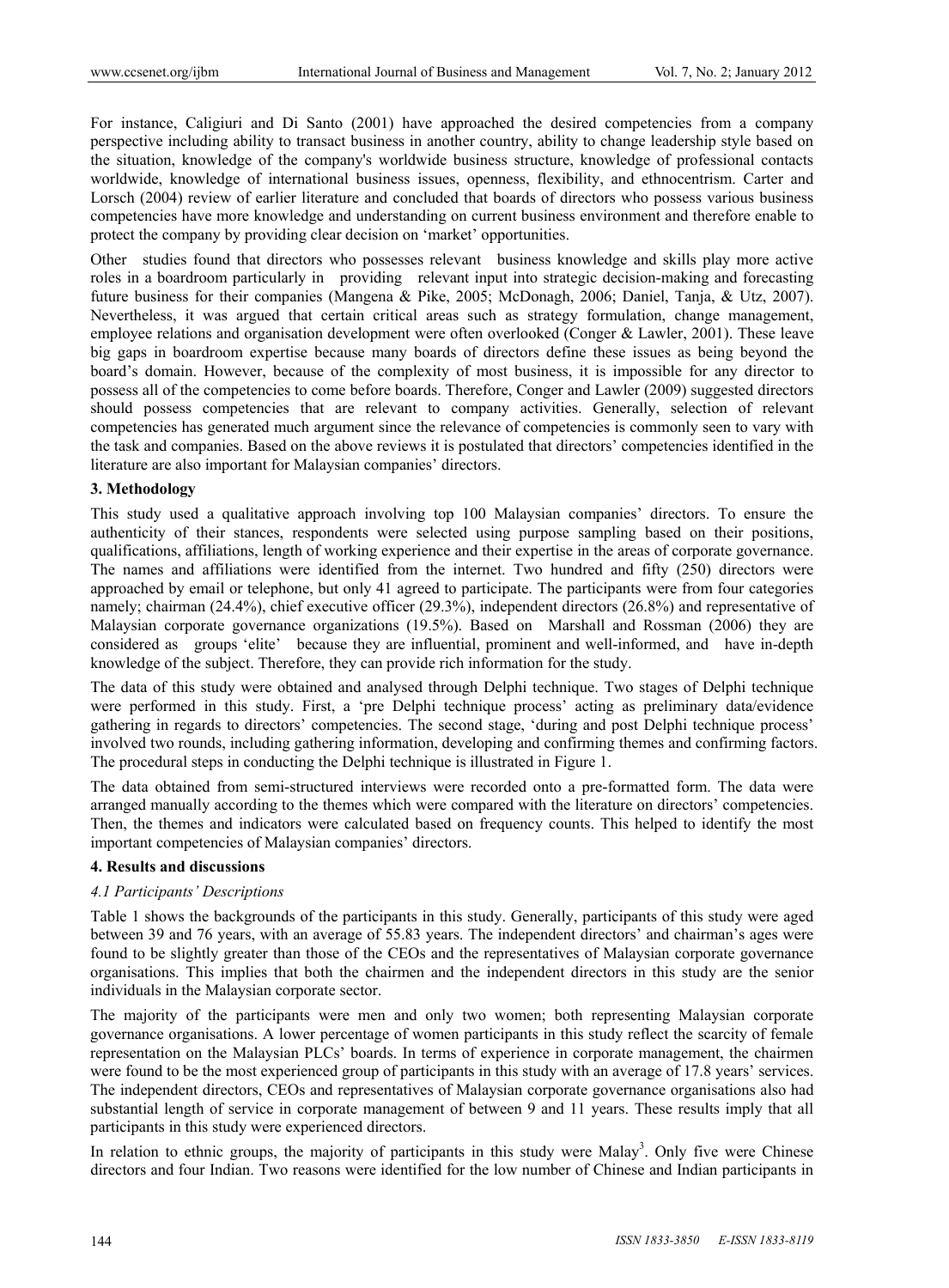this study. First, it was difficult to persuade Chinese directors to participate in this study. Although 60 letters were sent to Chinese directors, the majority of them were not interested in participating, as they were too busy or not willing to disclose information about their companies. In the case of Indian directors, the number was low due to a low percentage of Indian directors appearing in the top 100 Malaysian PLCs' boards.

Based on participants' demographic characteristics, all participants in this study can be considered well informed and experience individuals on the Malaysian corporate environment and therefore, they had provided valuable information for this study.

#### *4.2 Companies descriptions*

Table 2 shows descriptions of the top 100 Malaysian PLCs based on nine industry sectors. Thirty-two percent (32%) of the companies were classified as the trading and services industry, fifteen percent (15%) of the companies were from finance industry, twelve percent (12%) industrial product industry, ten percent (10%) from the plantation industry, nine percent (9%) consumer product industry and so on. This distribution shows that the trading and services industry is the largest industry in Malaysia, followed by finance, industrial product and plantation.

#### *4.3 Essential competencies for directors*

Increasing challenges and changing business landscapes require a different set of directors' competencies to be effective. Based on the frequency counts analysis as in Figure 2 eight (8) types of competencies were ranked to be necessary and significant for Malaysian company's directors. Specifically, finance and accounting knowledge was rank to be the most essential competencies for directors (38 responses), followed by corporate planning (34 responses), business forecasting (27 responses), legal knowledge (23 responses), risk management (21 responses), marketing (18 responses), human resource (14 responses) and international business (14 responses).

Based on Figure 2 three quarters of the participant in this study ranked finance and accounting as the most important competency for Malaysian company directors. Today, as financial aspect is the most important indicator of a company's performance, a company's directors like or not, must prepare themselves to acquire such knowledge. The simple reason because having some understanding of finance or accounting (such as accounting ratios, investors' analysis and sensitivity to financial danger signals) can assist them to be critical appraise a company's position and make effective decision. The important of financial or accounting competencies for Malaysian companies' directors were pointed out by two participants.

# *Without this knowledge, it is very difficult for any director to participate actively in the board meeting (Independent director).*

#### *It is not necessary for a person to become an expert. But, at least he or she should has basic financial knowledge such has P&L, Balance sheet, cash flow, financial analysis (CEO).*

The above finding supports previous studies (Conger & Ready, 2004; Kor & Sundaramuthy; Ingley & Walt, 2008) on the importance of directors' financial or accounting competencies. This study concludes that having finance or accounting knowledge such as understanding of a company financial statements is essential to enable directors effectively monitoring their companies performance because they will have the competencies to analyse and interpret a company's financial statements and resolve related problems.

Other types of business knowledge particularly corporate planning and business forecasting are also essential to enable director plan the future of a company. This findings support earlier studies that suggest these competencies contributes to knowledge and understanding of complex business situation Carter & Lorsch, 2004; Jeanjean & Stolowy, 2008). Having such competencies making them more aware on the effect of changing of business environment to their companies especially avoiding their companies from any business risks.

With the increasing number of corporate frauds legal knowledge is becoming crucial for individual director. This competency is particular important to comply with investors' demand for high standard of corporate governance. This can be explained for the reason that such knowledge enables directors to be more accountable to protect shareholders' interests. This view was supported by one participant of this study who said:

## *Directors must be familiar with Malaysian business laws, regulations, interpretative rulings and notices, and must exercise due diligence to see that these are not violated (Independent director).*

In agreement with Sulaiman (2001) and Anandarajah (2001) this study concludes that in the case of Malaysian companies directors who had reasonable legal knowledge on Malaysian business laws and other related regulations are more accountable to overcome problems related to any breach of such laws. Moreover, they should also recognize that the effectiveness of their fiduciary duties very much relate to their legal knowledge.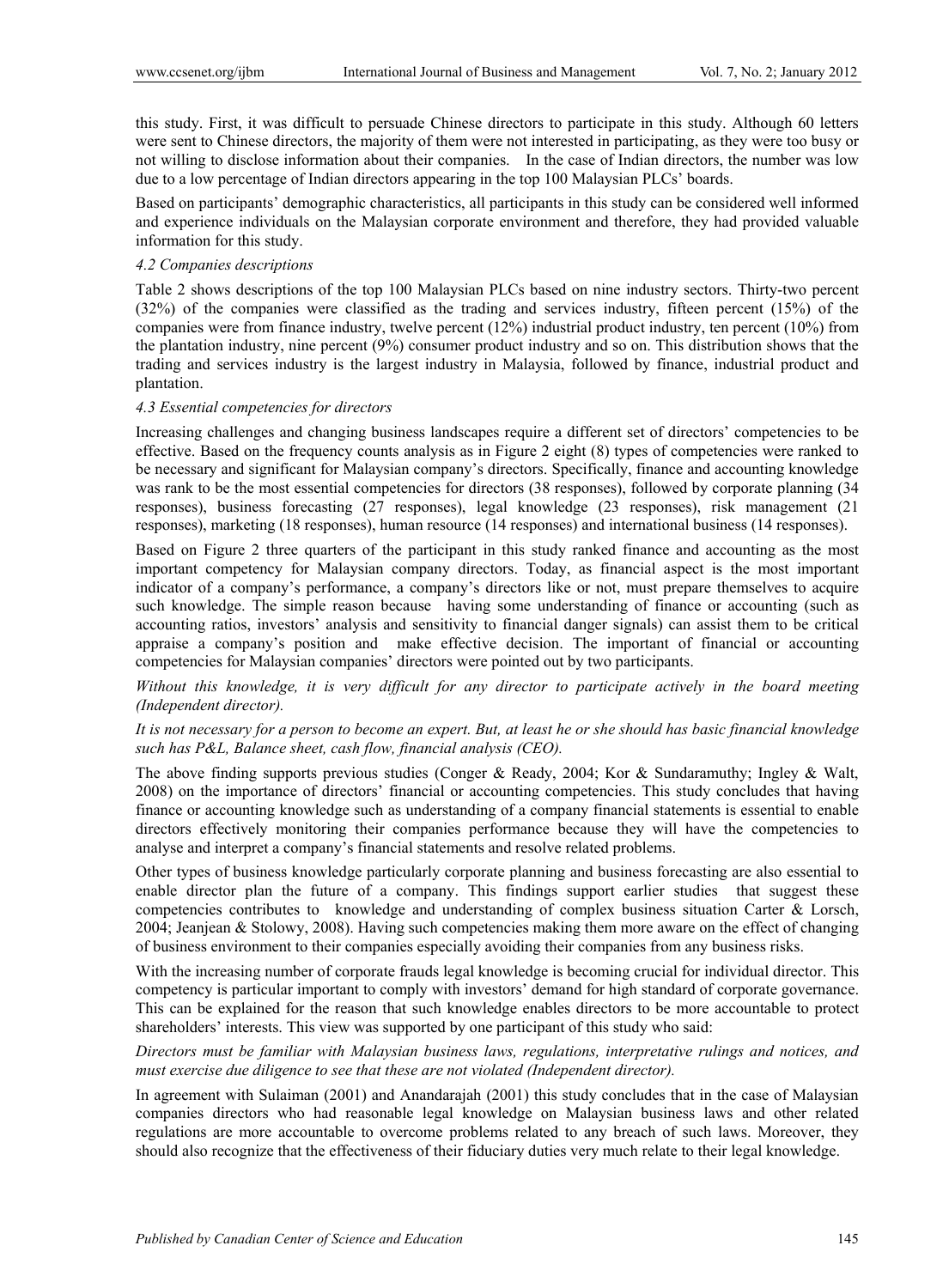The above findings supports previous studies that revealed directors need a combination of various types of competencies. For example, in accordance with Carter and Lorsch (2004), Mangena and Pike (2005), McDonagh (2006) and Daniel, Tanja and Utz (2007), this study concludes that directors who posses various types of business competencies are more competent in understanding of business in a complex situation, which then leads them to be more effective in developing a long term planning of their companies.

In fact based on analysis of 2009 annual report of the profile of 657 directors of the top 100 Malaysian companies (Table 3), the majority of directors of these companies possesses diversity of qualifications. Of the fourteen types of qualifications of the directors, four of them (finance or accounting, economic, business studies and law) clearly support findings from the interviews. The results imply that the majority of top 100 Malaysian companies have acknowledged on the importance of having diversity of competencies among their directors especially competencies related to finance and business.

#### **5. Conclusion and recommendation**

In summary, this study provides some evidences that to be effective Malaysian PLC's directors need to posses particular competencies that are relevant to their company's business nature. For instance, in this study, eight types of competencies (finance and accounting, corporate planning, business forecasting, legal, risk management, marketing, human resource and internal business) were ranked to be the most essential competencies for Malaysian companies' directors. The Malaysian PLCs should therefore, select the right directors with respect to these competencies. This study concludes and found some support for the contention that directors' competencies as important component for the effectiveness of the boards. The findings of this study extend prior research on corporate governance and board of directors. This extends theory on corporate governance by suggesting that directors' competencies must be considered when constructing models of board effectiveness. As this study relied on a qualitative approach, a future and quantitative study is recommended to address these issues in greater details especially to provide empirical results on the relationship between characteristics of members of boards of directors and firm financial performance. From a practical perspective, the present study provides feedback to Malaysia corporate governance regulators and policy-makers on the need for guidelines that support effective characteristics of members of boards of directors. Finally, it is hoped that the insight derived from this study has provided useful information to Malaysian firms specifically, and other contexts generally, in terms of the importance of having balanced and competent board members.

#### **References**

Andarajah, K. (2001). *Corporate governance: A practical approach*. Singapore: Butterworth Asia. Boyatzis, R. (2008). Competencies in the 21st century. *Journal of Management Development, 27*(1), 5-12.

Bursa Malaysia. (2002). KLSE Listing Requirement. [Online] Available: http://www.klse.com.my/website/bm/rules\_and\_regulations/listing\_requirements/downloads/LR\_MBSB\_28Dec 06.pdf (23 Nov. 2010).

Cadbury, A. (1992). *Report on the financial aspects of corporate governance*. London: Gee & Co.

Caligiuri, P., & Di Santo, V. (2001). Global competence: what is it, and can it be developed through global assignments? *Human Resource Planning*, Vol. 24 No.3, pp.27-35.

Carmeli, A. (2006). The relative importance of the top management team's managerial skills. *International Journal of Manpower, 27*(1), 9-36. http://dx.doi.org/10.1108/01437720610652817

Carter, C. B., & Lorsch, J. W. (2004). *Back to the drawing board: Designing corporate boards for a complex world*. Boston: Harvard Business School Press.

Conger, J. A., & Lawler, E. (2001). Building a high-performing board: How to choose the right members. *Business Strategy Review, 12*(3), 11-19. http://dx.doi.org/10.1111/1467-8616.00179

Conger, J. A., & Ready, D. A. (2004). Rethinking leadership competencies. *Leader to Leader, 2004(32)*, 41-47. http://dx.doi.org/10.1002/ltl.75

Conger, J., & Lawler, E. (2009). Sharing leadership on corporate boards: A critical requirement for teamwork at the top. [Online] Available: http://ssrn.com/paper=1313353 (15 Jan. 2011)

Daniel, K., Tanja, C. P. z. W., & Utz, S. (2007). Effects of top management team characteristics on strategic decision making: Shifting attention to team member personalities and mediating processes. *Management Decision, 45*(6).

Dulewicz, V., & Gay, K. (1997). Personal competencies for board directors: The main dimensions and role comparisons. *Competencies Journal,* 4(Spring)(3).

Forbes, D. P., & Milliken, F. J. (1999). Cognition and corporate governance: understanding boards of directors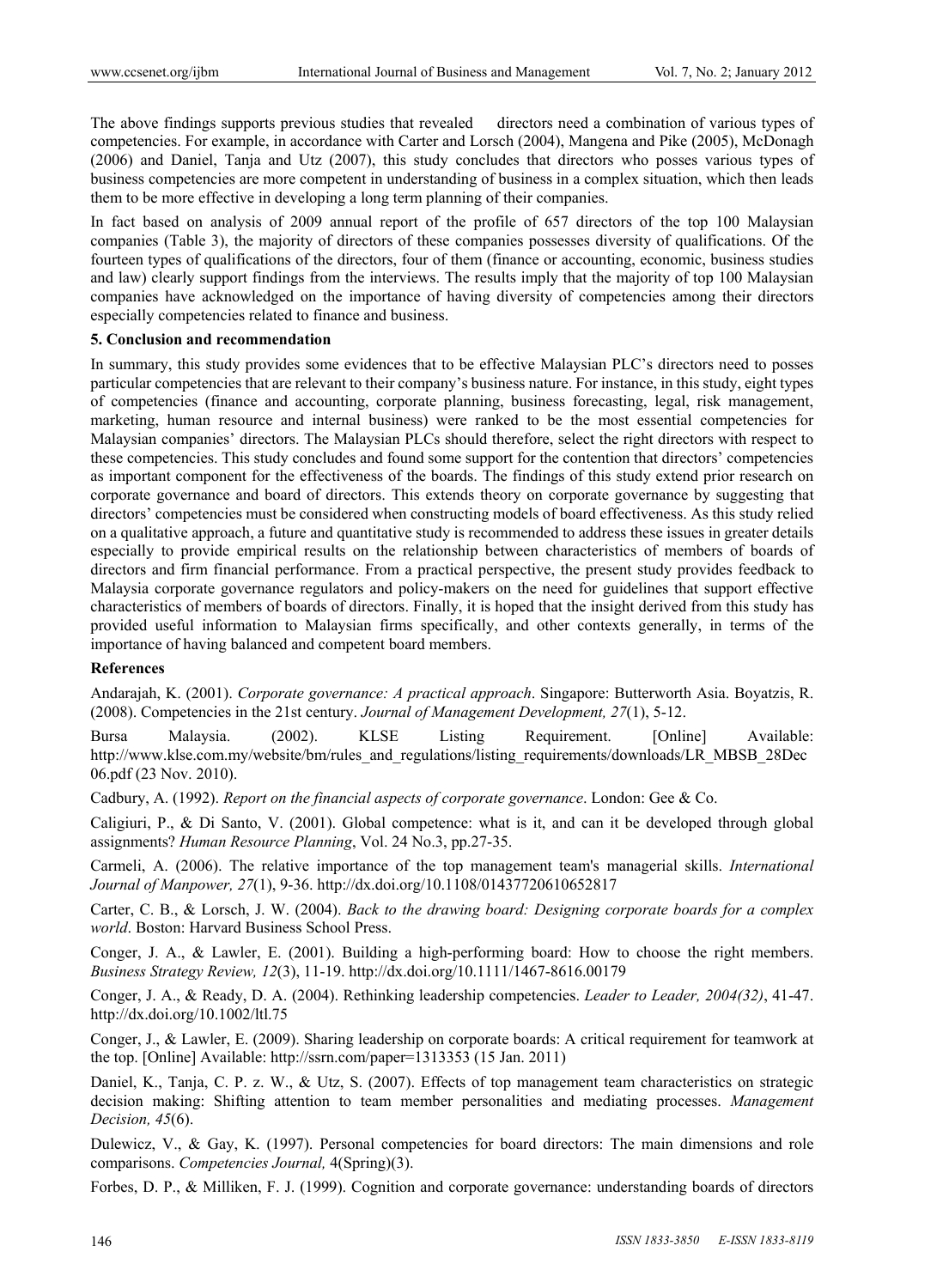as strategic decision group. *Academic management Review, 24*(3), 489-505.

Garrat, B. (2005). A portrait of professional directors: UK corporate governance in 2015. *Corporate Governance: An International Review, 13*(2), 122-126. http://dx.doi.org/10.1111/j.1467-8683.2005.00411.x

Hambrick, D. C., & Mason, P. A. (1984). Upper echelons: The organization as a reflection of its top managers. *Academy of Management Review, 9*(2), 193-206.

Ingley, C., & Walt, N. V. (2008). Risk management and board effectiveness. *International Studies of Management & Organisation, 38*(3), 43-70. http://dx.doi.org/10.2753/IMO0020-8825380302

Jeanjean, T., & Stolowy, H. (2008). Determinants of Board Members' Financial Expertise - Empirical Evidence from France. [Online] Available: http://ssrn.com/paper=1284506 (10 Dec 2010)

Jokinen, T. (2005). Global leadership competencies: A review and discussion. *Journal of European Industrial Training*, *29*, 199-216. [Online] Available: http://0-www.emeraldinsight.com.library.vu.edu.au/10.1108/0309059051059108 (10 Dec 2010)

Kor , Y. Y., & Sundaramurthy, C. (2008). Experience-based human capital and social capital of outside directors. Paper presented at Atlanta Competitive Advantage Conference 2008. [Online] Available: http://papers.ssrn.com/sol3/papers.cfm?abstract\_id=1090251 (10 Dec 2010)

Malaysian Companies Act 1965. (2007). Kuala Lumpur: MDC Group of Companies.

Mangena, M., & Pike, R. (2005). The effect of audit committee shareholding, financial expertise and size on interim financial disclosure. *Accounting & Business Research, 35*(4), 327-349.

Marshall, C., & Rossman, G. B. (2006). *Designing qualitative research.* (4th Ed.). Sage Publication.

McDonagh, K. J. (2006). Hospital governing boards: A study of their effectiveness in relation to organisational performance. *Journal of Healthcare Management, 51*(6), 377-391.

Nordhaung, O. (1993). *Human capital in organisations: Competence, training and learning*. Oslo, Norway: Scandinavian University Press.

Sulaiman, A. N. (2001). *Directors' duties and corporate governance*. Kuala Lumpur: Sweet and Maxwell Asia.

Werner, M. C. (1994). *The development of generic competencies in Australia and New Zealand*. Adelaide: National Centre for Vocational Education Research.

# **Notes**

Note 1. Section 122(2) of the Companies Act - A director must be a natural person of full age, which implies the person is not less than 18 years of age and not more than 70 years old. Nevertheless, a director of a public company reaching the age of seventy (70) years old shall vacate his position and be subject to re-election by the shareholders at a general meeting with the three-quarter majority of votes.

Note 2. (1) must be a members of the Malaysian Institute of Accountants (MIA) or (ii) if he or she is not a member of MIA, must have at least 3 years' working experience and must pass the examination specified by the Malaysia Accountant Act 1967, or he or she must be a member of one of the associations of accountants specified by the Malaysia Accountant Act 1967; (iii) fulfil such other requirements as prescribed by the Bursa Malaysia such as; (a) a degree/master/PhD in accounting or finance and at least 3 years' post-qualification experience in accounting or finance; or (b) at least 7 years' experience being chief financial officer of a corporation.

Note 3. Article 160 (2) of Federal Constitution of Malaysia (2006) defined Malay as a person who professes the religion of Islam, habitually speaks the Malay language, conforms to Malay custom and—*(a)* was before Merdeka Day born in the Federation or in Singapore or born of parents one of whom was born in the Federation or in Singapore, or is on that day domiciled in the Federation or in Singapore; or; *(b)* is the issue of such a person.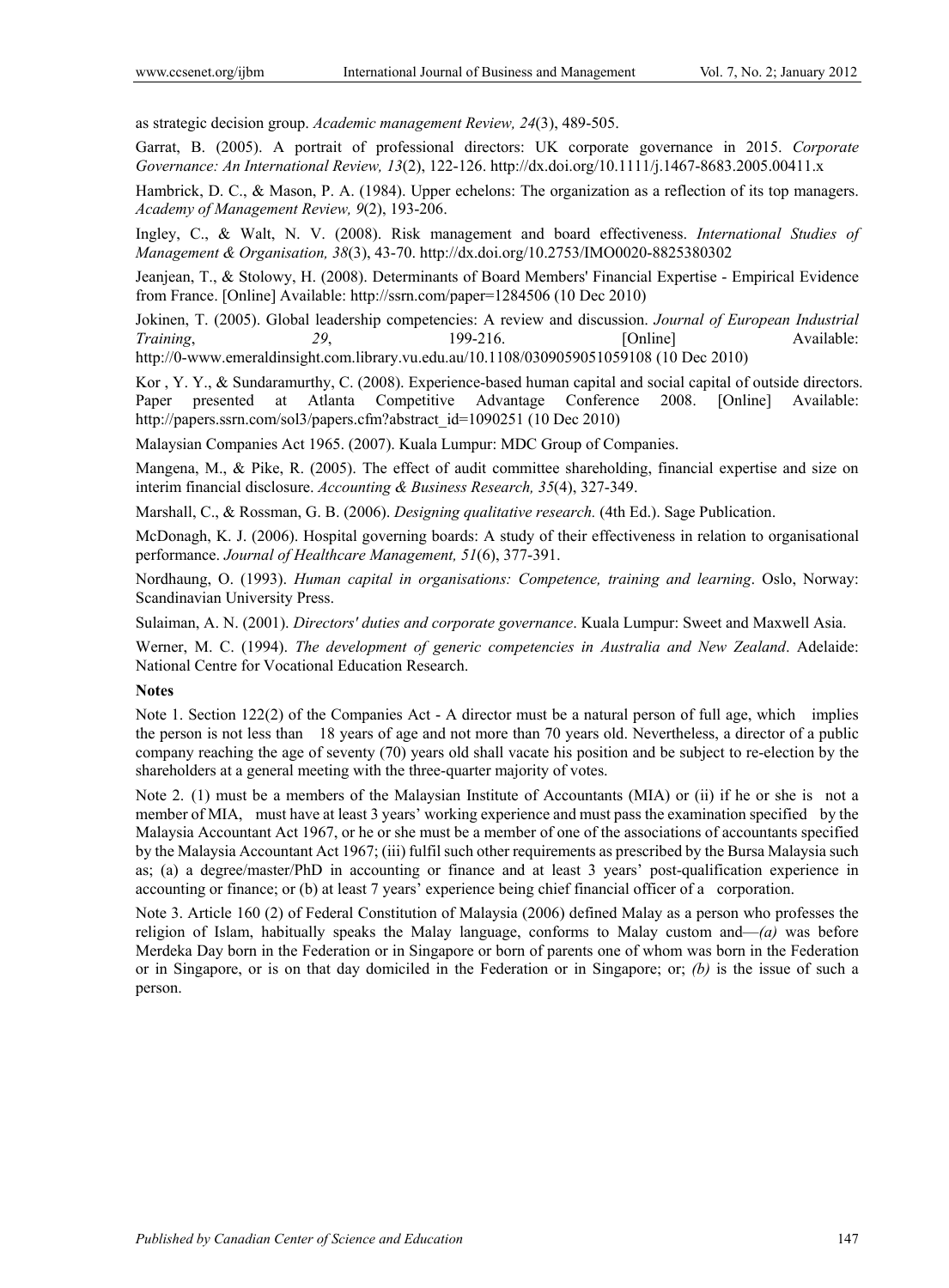# Table 1. Participants' descriptions

| Demographics               | Participants   |                |                   |                |
|----------------------------|----------------|----------------|-------------------|----------------|
| characteristics            | Chairman       | <b>CEO</b>     | Independent       | Others         |
|                            | $(N=10)$       | $(N=12)$       | director $(N=11)$ | $(N=8)$        |
| 1. Age (years)             |                |                |                   |                |
| Mean                       | 61             | 47             | 62                | 54             |
| Minimum                    | 53             | 39             | 44                | 42             |
| Maximum                    | 69             | 55             | 76                | 64             |
|                            |                |                |                   |                |
| 2. Gender                  |                |                |                   |                |
| Male                       | 10             | 12             | 11                | 6              |
| Female                     | $\overline{0}$ | $\theta$       | $\theta$          | $\overline{2}$ |
|                            |                |                |                   |                |
| 3. Experience in corporate |                |                |                   |                |
| management (years)         |                |                |                   |                |
| Mean                       | 17.8           | 9.2            | 10.9              | 11.3           |
| Minimum                    | 12.0           | 6              | 6                 | 4              |
| Maximum                    | 37.0           | 16             | 16                | 20             |
|                            |                |                |                   |                |
| 4. Ethnic group            |                |                |                   |                |
| Malay                      | 9              | 9              | 8                 | 6              |
| Chinese                    | 1              | $\overline{2}$ |                   |                |
| Indian                     | $\overline{0}$ |                | 2                 |                |

Table 2. Descriptions of top 100 Malaysian PLCs based on industry sector

| No. | <b>Industry sector</b>     | Number of company | Percentage |
|-----|----------------------------|-------------------|------------|
|     | Trading & services         | 32                | 32%        |
|     | Finance                    | 15                | 15%        |
|     | Industrial product         | 12                | 12%        |
|     | Plantation                 | 10                | 10%        |
|     | Consumer product           | 9                 | 9%         |
|     | Property                   |                   | 9%         |
|     | Construction               |                   | 7%         |
|     | Infrastructure project cos |                   | $5\%$      |
|     | Technology                 |                   | $1\%$      |
|     | Total                      | 100               | 100        |

Table 3. Directors' educational qualification

| No.              | Qualification           | Frequency | Percentage |
|------------------|-------------------------|-----------|------------|
| $\mathbf{1}$     | Finance or accounting   | 149       | 22.7       |
| $\boldsymbol{2}$ | Engineering             | 83        | 12.6       |
| $\overline{3}$   | Economic                | 117       | 17.8       |
| $\overline{4}$   | <b>Business studies</b> | 81        | 12.3       |
| 5                | Law                     | 59        | 9.0        |
| 6                | Science                 | 37        | 5.6        |
| 7                | lCommerce               | 15        | 2.3        |
| $8\,$            | Art                     | 52        | 7.9        |
| 9                | Agriculture             | 13        | 2.0        |
| 10               | Architecture            | 6         | 0.9        |
| 11               | Education               | 4         | 0.6        |
| 12               | Social science          | 15        | 2.3        |
| 13               | Defence studies         | 10        | 1.5        |
| 14               | Other                   | 16        | 2.4        |
|                  | Total                   | 657       | 100        |

Note: Data captured from the annual reports 2009 of top 100 Malaysian public listed companies